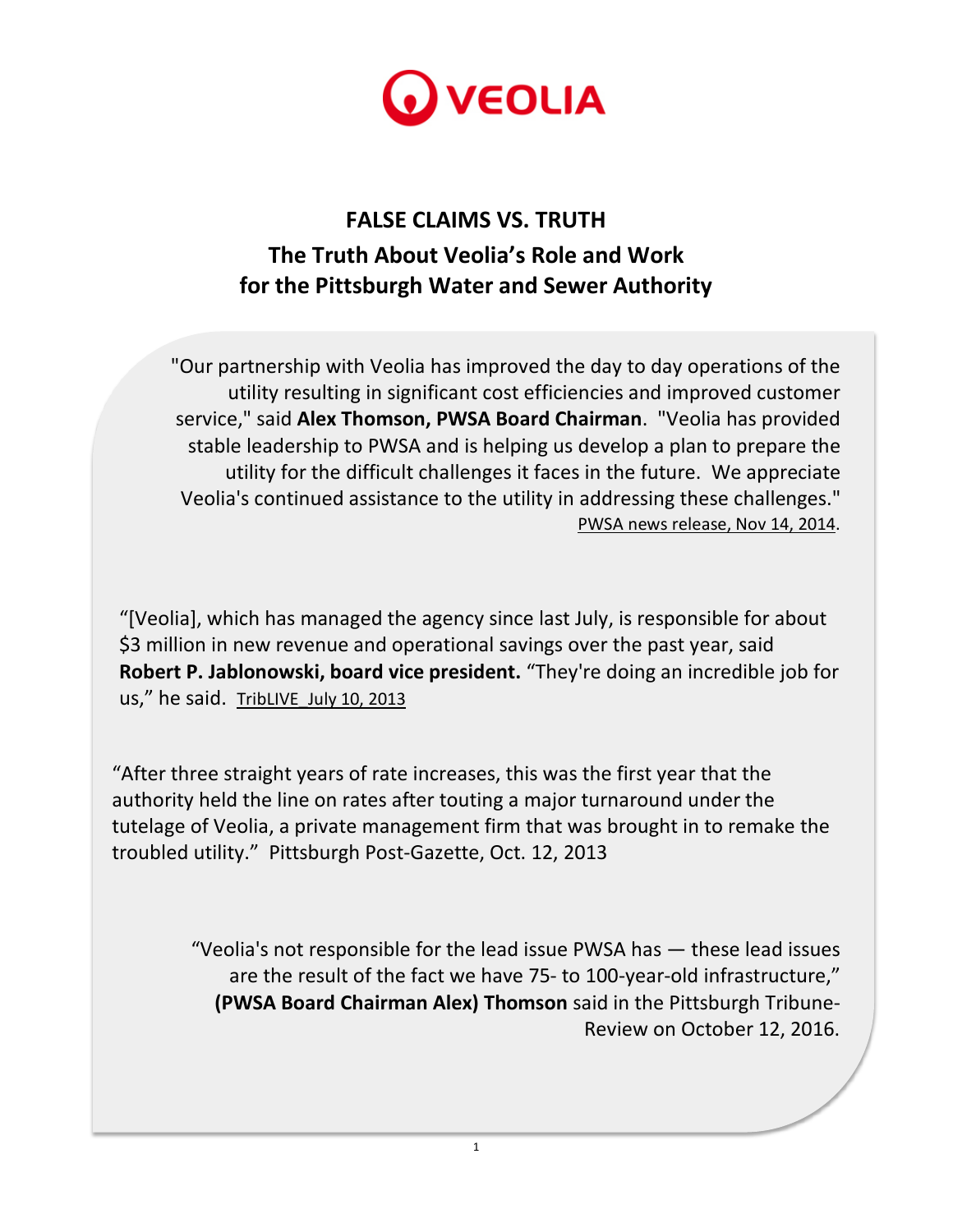

**FALSE CLAIM:** [In October], the PWSA announced it was suing the company. According to a press release, Veolia "grossly mismanaged PWSA's operations, abused its positions of special trust and confidence, and misled and deceived PWSA as part of its efforts to maximize profits for itself to the unfair detriment of PWSA and its customers."

**TRUTH:** During the partnership, Veolia helped PWSA realize at least \$5.5 million in annually recurring revenue and efficiencies, institute financial controls that limited spending and increased accountability, and identify opportunities for operational efficiencies that have a direct impact on the utility's bottom line. Over the past three years, the PWSA Board has:

- o reviewed and approved every Veolia contractual initiative through a formal process,
- o engaged, as standard protocol, a third party audit company to also verify the results of those initiatives,
- o hired away key employees of Veolia, including Jim Good who served was then hired by PWSA as their Executive Director,
- o renewed on two occasions Veolia's contract,
- o complimented Veolia and its contributions repeatedly in public statements, and
- o recognized millions of dollars in savings as a result of Veolia's efforts.

Veolia met its obligations and fulfilled the requirements of our contract. We stand behind the work performed on behalf of PWSA. Recent attempts by the PWSA to put the blame on Veolia for its own problems are counter to the solid reviews the Authority gave Veolia over the past three years. The Board of **the PWSA did not raise any of the claims in its filing until after Veolia finished its work and requested payment for services.**

**FALSE CLAIM:** Various reports have attempted to link Veolia's performance with increasing lead levels in Pittsburgh, including a 2014 change in corrosion control methods and the potential reasons behind such a change.

**TRUTH:** Pittsburgh's history of increased lead levels dates back to well before Veolia became involved. Public statements by the Mayor and the PWSA Board chairman regarding lead levels reflect this fact, as well as Veolia's lack of responsibility for the city's long-standing issue.

"Veolia's not responsible for the lead issue PWSA has — these lead issues are the result of the fact we have 75- to 100-year-old infrastructure," (PWSA Board Chairman Alex) Thomson said in the Pittsburgh Tribune-Review on October 12, 2016.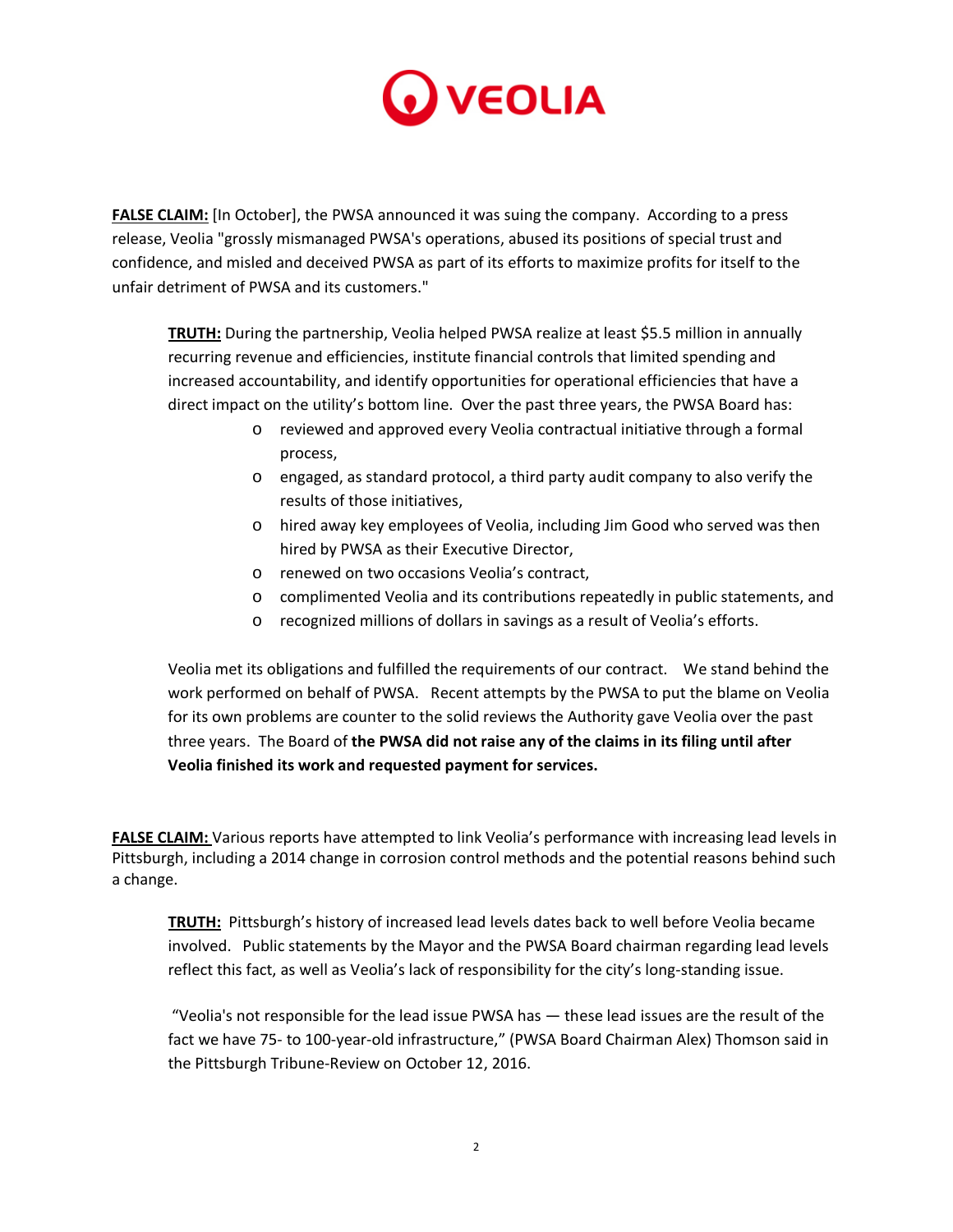

"These results were expected, and the PWSA is already at work addressing the issues and communicating with residents, as the DEP has requested," Pittsburgh Mayor Bill Peduto said in email to the Trib. "All this means is the authority has to follow some actions to address lead, which it is already doing." (Allegheny Tribune, "Lead levels in PWSA drinking water samples exceed EPA threshold" July 12, 2016)

Veolia was not involved in any decision to change corrosion control chemicals, nor was it part of Veolia's and PWSA's contract metrics.

**FALSE CLAIM:** In several cases, critics point to a pattern of Veolia saving utilities money through quick fixes—while ignoring bigger problems. In a phone interview, Kevin Acklin, the chief of staff for Pittsburgh's Mayor Bill Peduto, pointed out that Veolia's earnings are directly tied to the utility's shortterm savings. "They had the incentive under the contract to not make capital investments in property, planning, and equipment—to basically not fix the pipes when needed, to pass off those costs to other agencies, including the city and private homes," he alleged. "Ultimately they were fiduciaries for the public authority, but they also served the business needs of a large multinational corporation."

**TRUTH:** Veolia did not assume control over the Authority, its capital budget nor its long-term investment strategy -- the Authority, through its Board of Directors, retained ultimate decisionmaking authority including all investment decisions regarding equipment and infrastructure like pipes.

Instead, Veolia's contract focused on helping PWSA streamline operations and making them more efficient, and the contract incentivized the company to help the authority run more efficiently and realize savings through those efficiencies. **Any programs related to fixing or replacing pipes or equipment and infrastructure would have been decided upon by the PWSA**.

**FALSE CLAIM:** Published reports have claimed that Veolia took control over the PWSA and made decisions about infrastructure investment, purchasing and personnel matters, including staff reductions.

**TRUTH:** Veolia did not assume control over the Authority. There are a range of contract options when hiring Veolia for this type of work, and rather than entering a contract in which Veolia takes greater responsibility for the operations, the Authority instead chose a more limited consulting arrangement. In it, the Authority chose to retain ultimate decision-making authority,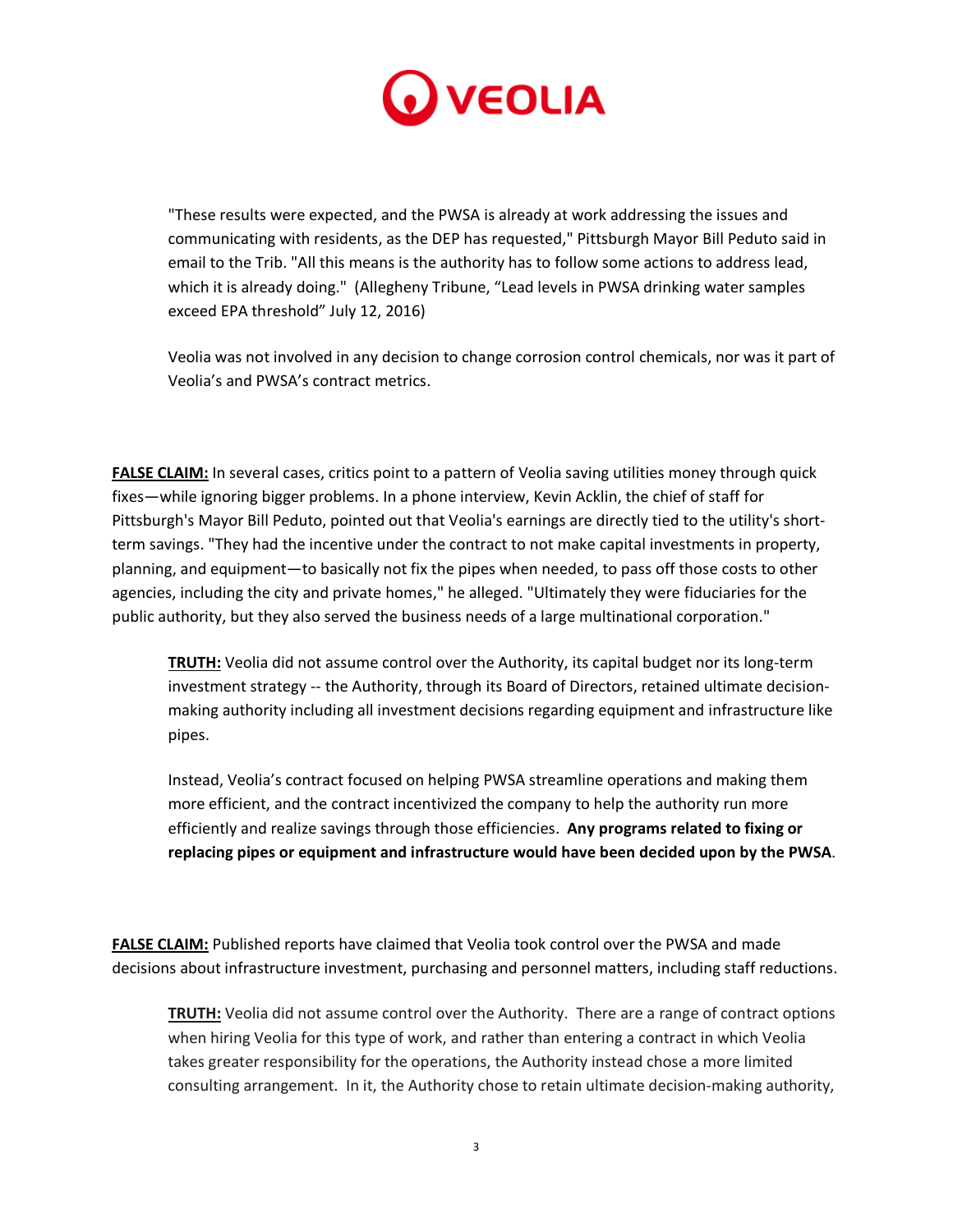

as outlined in the "Agreement for Interim Management Services" between The Pittsburgh Water and Sewer Authority and Veolia, which states:

"[T]he Authority will at all times be ultimately responsible for operation and maintenance of its facilities, including …"

- "Ultimate responsibility for compliance with all applicable permits, authorizations, consent decrees, regulations, and all other laws at the facilities, including without limitation environmental, employment, health and safety, and other legal requirements;"
- "Operations, maintenance, capital improvements related to facilities;"
- "Purchase of equipment, supplies, chemicals, utilities, and any other costs associated with the operation, maintenance, or capital improvements of its facilities;"
- "Ultimate responsibility for all PWSA employees and subcontractors and direct management of union employees;" and
- "Employment of all operations and maintenance (O&M) staff and other employees at the Authority's facilities other than the Veolia employees, agents and subcontractors."

**FALSE CLAIM**: Repeated claims and statements that Veolia was responsible for the switch of corrosion control chemicals in 2014.

**TRUTH:** The 2014 change from soda ash to caustic soda was not part of Veolia's and PWSA's contract metrics and Veolia was not involved in this decision. The notion that Veolia made the change and even more that it did so as part of a cost-saving initiative is simply untrue. Veolia did not and would not prioritize cost savings ahead of effective corrosion control methods or water quality.

FALSE CLAIM: Pittsburgh Mayor Bill Peduto puts the **blame** for the treatment change squarely on Veolia, saying the company never informed the utility's board or the city.

**TRUTH:** The PWSA – not Veolia – changed the corrosion control chemical. Veolia was not involved in the decision.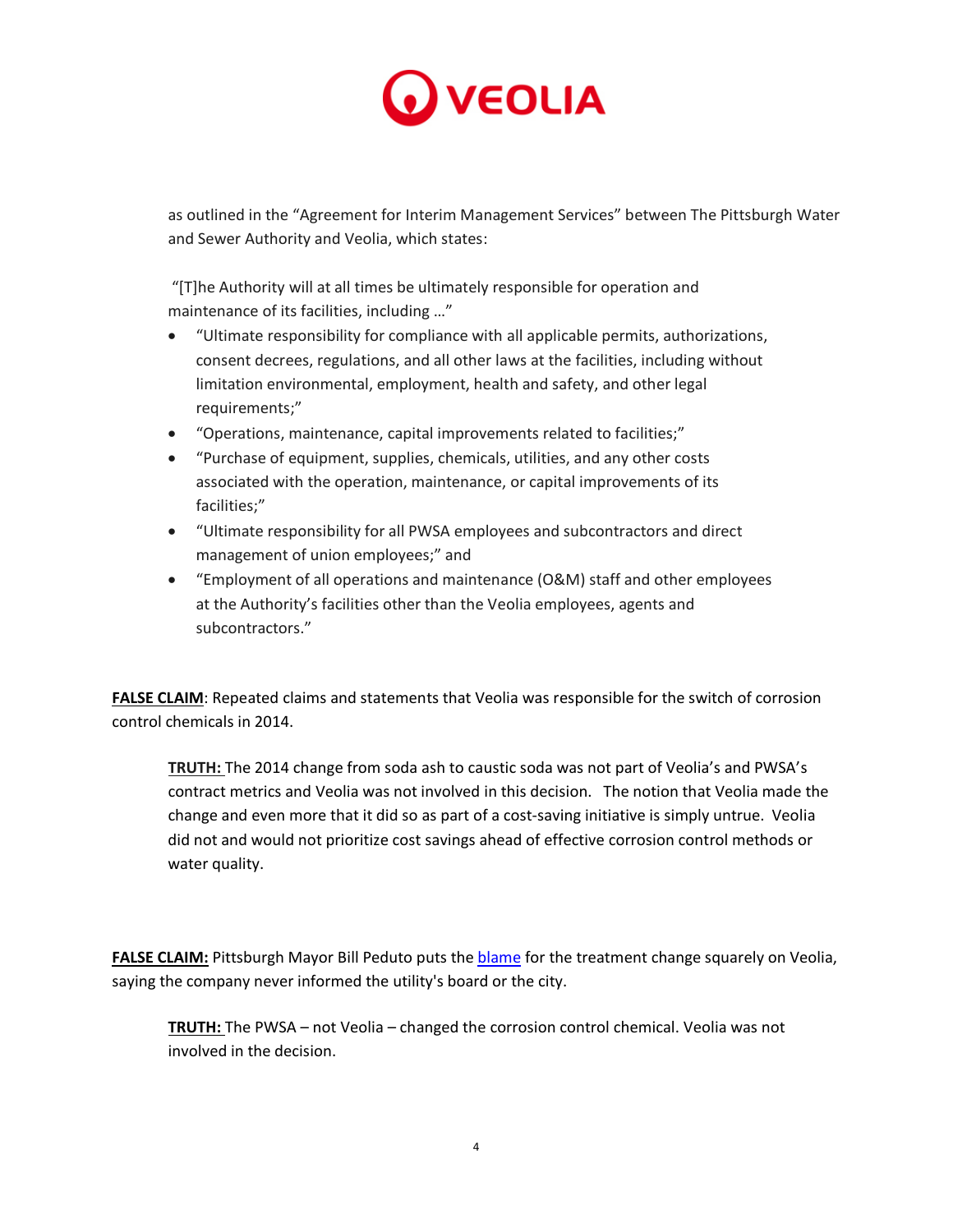

**FALSE CLAIM**: Reports insinuated that Veolia's management caused high water rates. "By 2017, the average residential water bill will be \$50 per month—triple the average Midwest cost, according to the *[Guardian](https://www.theguardian.com/environment/2016/sep/12/pittsburgh-water-expensive-rust-colored-corrosive) ."*

**TRUTH:** The opposite is true. Veolia's work helped mitigate rate increases. During the partnership, Veolia helped PWSA realize millions in **annually recurring revenue and efficiencies**, instituted financial controls that limited spending and increased accountability to address the Authority's \$800 million debt.

The PWSA has instituted an aggressive schedule for water rate increases in an effort to meet a wide range of deferred maintenance and infrastructure issues. According to th[e Pittsburgh](http://www.post-gazette.com/local/city/2013/10/12/Pittsburgh-water-authority-sets-4-year-rate-hikes/stories/201310120025)  [Post-Gazette,](http://www.post-gazette.com/local/city/2013/10/12/Pittsburgh-water-authority-sets-4-year-rate-hikes/stories/201310120025) "The board of PWSA unanimously approved a graduated rate schedule for 2014 through 2017, which will help fund an aggressive \$150 million capital improvement plan that will address everything from problematic waterlines in Shadyside to a \$28 million filtration system upgrade at the authority's water treatment plant."

While the Authority sets and approves any rate increases, Veolia's work did help mitigate and slow rate increases. In the same article the Pittsburgh-Post Gazette noted, "After three straight years of rate increases, this was the first year that the authority held the line on rates after touting a major turnaround under the tutelage of Veolia, a private management firm that was brought in to remake the troubled utility. While the authority brought in additional revenue -- luring back a large industrial customer and finding cost-savings -- it also ran out of money to make capital improvements from a bond issue in 2008."

**FALSE CLAIM:** In May of 2015, a group of Pittsburgh customers filed a class-action lawsuit against the utility, Veolia Water North America, and the accounting company keeping track of PWSA bills, alleging that new water meter readers installed in 2013 "catastrophically failed and customers have received grossly inaccurate and at times outrageously high bills"—including increases of nearly 600 percent. "PWSA is acutely aware that the billings are wrong but do not hesitate for a moment to issue 'shut off' notices and then arbitrarily turn off water service," read the complaint. PWSA and Veolia declined to respond to the allegations.

**TRUTH:** The PWSA selected its metering technology and software infrastructure through a standard Authority procurement process. Veolia did not make the decision to upgrade the existing automated metering system, did not select the meter technology or install the meters, did not create billing estimates, set water rates, nor send bills to PWSA customers.